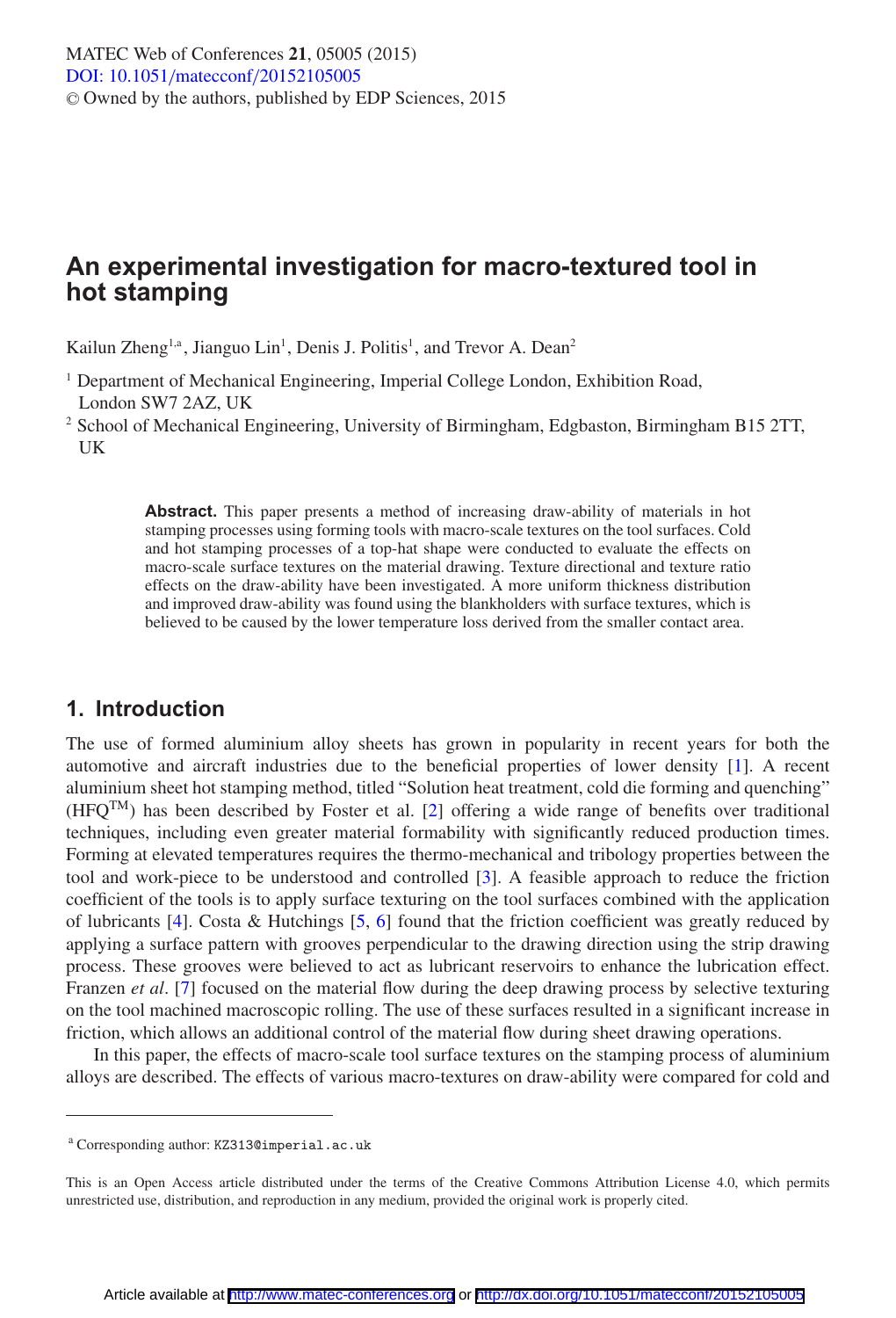### MATEC Web of Conferences



**Figure 1.** Experimental set-up of the stamping test-rig of a top-hat component.

hot alloy sheet. A flange ratio was defined to compare the material draw-ability. Part shapes formed using tools with macro-textures were compared.

# **2. Experimental set-up and test procedure**

### **2.1 Experimental set-up**

In order to perform stamping tests of top-hat components, AA6082-T6 aluminium sheets with a thickness of 1.5 mm, were used as the test-piece material. For the cold stamping process, the test-piece was annealed at 415°C for one hour and furnace cooled to room temperature in order to obtain the softest temper and hence increase the formability of the material. For the hot stamping process, solution heat treatment (SHT) was performed by heating to  $525^{\circ}$ C × 2mins. Rectangular test-pieces with dimensions of 240 mm long and 86, 90 and 94 mm wide have been used throughout the forming tests corresponding to the texture dimensions on the tools.

Figure 1(a) illustrates the schematic design of the stamping rig. The whole test rig was mounted on a 1MN ESH hydraulic press with a maximum load 1MN and maximum ram speed 600 mm/s. The total stroke was 100 mm. Four blank-holding force (BHF) bars were fixed on a gas cushion system to provide the blank-holding force. During forming, the die moves downwards, compressing the mechanical springs and gas springs until the test-piece is stamped into the die cavity. After forming, the test-piece is compressed with the gas springs to move downwards hence applying a large die closing force to quench the material to room temperature, as required in the HFQ process. Figure 1(b) shows the set-up details of the stamping test. Macro-scale surface textures were machined only on the left blankholder since the material is loaded onto the blank-holders first and retaining a plane right blank-holder provided a means for comparison for the textured surface. To ensure easy and robust clamping over the blankholding area, the die surface was not textured. Also the punch surface was not textured. Two die inserts were fixed on the bottom surface of the die which were replaceable and could be surface treated.

Macro-scale tool textures were machined on the blank-holder surface as shown in Fig. 2(a). A texture ratio was defined as  $a/L$ , where  $a/L = 0$  indicates the knife-edge contact to the test-piece;  $a/L = 1.0$ indicates no texture-full contact to the test-piece. The tool surface textures could be positioned in one of two orientations relative to the material drawing direction during forming. The parallel tool texture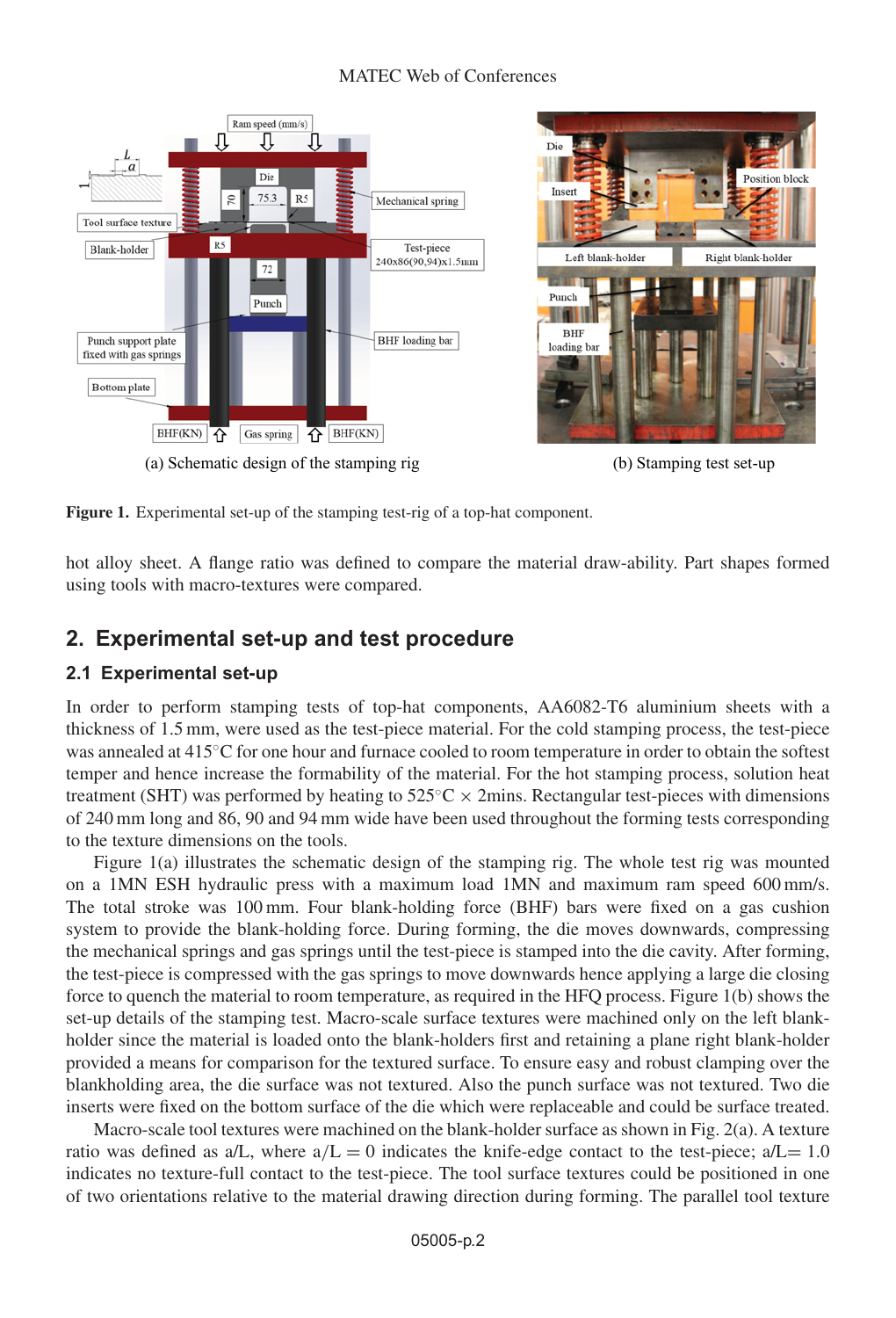

**Figure 2.** Textured tool surfaces and texture definitions.

**Table 1.** Experimental conditions and process parameters.

|                  | Texture<br>direction      | Texture<br>ratio | <b>BHF</b><br>(KN) | Forming<br>speed(mm/s) | Test-piece<br>condition |
|------------------|---------------------------|------------------|--------------------|------------------------|-------------------------|
| Cold<br>stamping | Perpendicular<br>Parallel | 0.3, 0.5, 1.0    | 10, 20, 30         | 150                    | O condition             |
| Hot<br>stamping  | Parallel                  | 0.3, 0.5, 1.0    | 5, 10, 15          | 150                    | T6 condition            |

is when the angle between the material drawing direction and tool texture is  $0^\circ$ , while an angle of  $90^\circ$ to this direction is defined as the perpendicular tool texture. Figure 2(b) shows a manufactured tool surfaces. In this paper, texture ratios 0.3, 0.5 and 1.0 were selected in both parallel and perpendicular directions to the material drawing direction.

### **2.2 Test procedure**

A series of top-hat shape drawing experiments were conducted in cold stamping and hot stamping conditions with different tool surface textures. Table 1 gives the experimental conditions and process parameters for cold and hot stamping conditions. In the hot stamping processes, once the material was fully solution heat treated, the test-piece was transferred from the furnace to the test-rig within 7 s with the maximum temperature loss being lower than  $50^{\circ}$ C to minimise the formation of precipitates. After positioning the hot test-piece onto the blankholders, the test-piece was stamped into the die cavity and quenched to room temperature by the cold dies.

# **3. Results and discussions**

### **3.1 Texture direction effect**

Figure 3 shows cold stamped parts using: (a) full contact (no texture), (b) parallel direction and (c) perpendicular direction blank-holders positioned on the left side of the tool with BHF 10 KN at a forming speed 150 mm/s. For all these components, the right side blank-holder had no texture. Furthermore, for Fig. 3, all images shown in the red box are taken from the underside of the flange area. In order to reflect the draw-ability using these textured blank-holders on the two sides, a flange ratio $\zeta$  was defined in Eq. [\(1\)](#page-2-0).

<span id="page-2-0"></span>
$$
\zeta = L_{left}/L_{right}.\tag{1}
$$



(a) Tool surface texture definition (b) Manufactured tool surface textures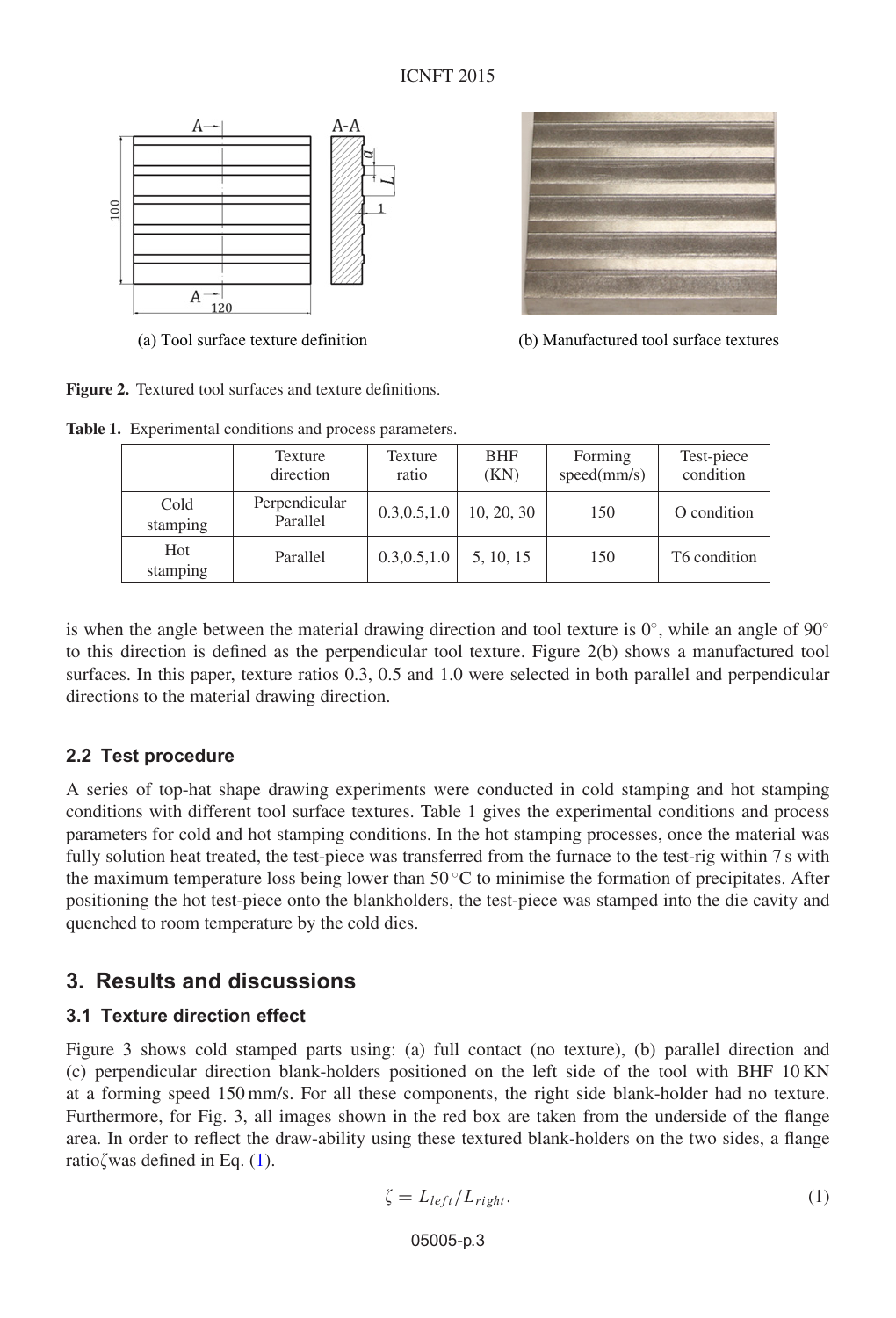

(a) Left:  $a/L=1.0$  Right:  $a/L=1.0$  (b) Left: Parallel  $a/L=0.3$  Right:  $a/L=1.0$ 



(c) Left: Perpendicular a/L=0.3 Right: a/L=1.0

**Figure 3.** Texture direction effect on the flange area for the cold stamped parts using a blank-holding force 10 KN at a forming speed 150 mm/s.

Here  $L_{left}$  is the flange area length on the left side,  $L_{right}$  the flange area length on the right side. In order to minimise the geometry error, flange lengths were measured both on the front and back sides and a mean value calculated as shown in Fig. 3(a).

The blank surface in Fig. 3(b) exhibits an obvious deformation pattern in the form of a wave believed to be caused by the tool constraint, the flange ratio is 1.02 which is nearly the same as that the Fig. 3(a) which indicates that the parallel tool texture had no constrained effect on material flow. However for the perpendicular tool texture in Fig.  $3(c)$ , the flange ratio was 1.35, which indicated the flange length using perpendicular tool texture was greater, the test-piece material was drawn less into the die. From the underside of left side flange area, the blank surface has been scratched which shows that the material was constrained in flowing into the die during the drawing process. It is believed that when a large blank-holding force was applied, the test-piece was elastically deformed [8]. The male tool texture edge may provide a constraint effect on the material flow as the material is elastically deformed. Therefore, the perpendicular direction texture provides a means of preventing material flow into the die.

### **3.2 Texture ratio effect**

As the perpendicular tool texture significantly constrains material flow, a series of top-hat shape drawing experiments were performed using parallel tool textures to assess the effect of different texture ratios on material flow during forming.

### *3.2.1 Cold stamping*

Figure 4 shows three cold stamped parts formed using tool texture ratios  $a/L = 0.3$ , 0.5 and 1.0 on the left side and a/L=1.0 on the right side. A large BHF 30 KN was used to observe the texture ratio effect.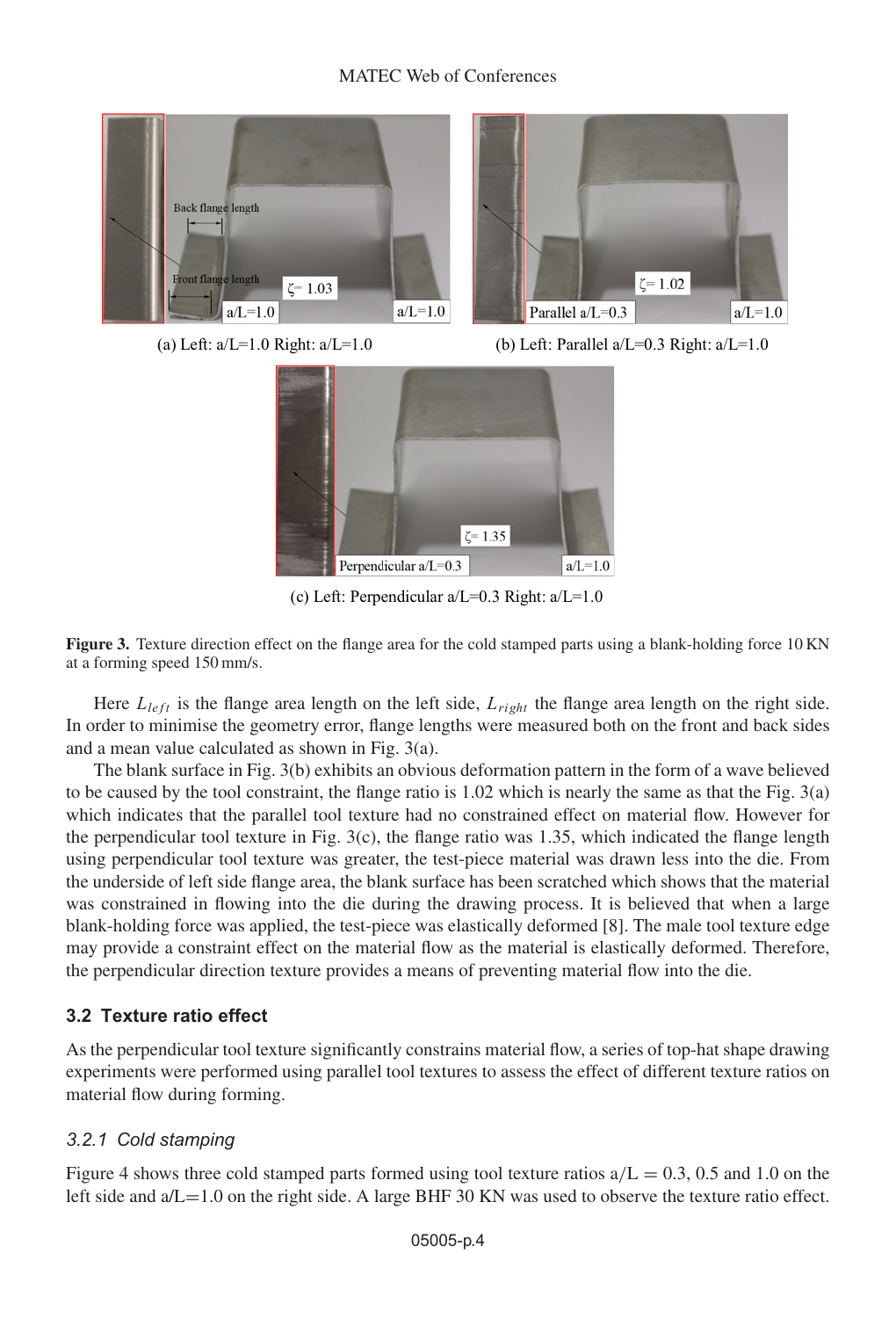### ICNFT 2015



(a) Left:  $a/L=0.3$  Right:  $a/L=1.0$  (b) Left:  $a/L=0.5$  Right:  $a/L=1.0$ 

**Figure 4.** Texture ratio effect on the draw-ability for cold stamping parts with a blank-holding force 30KN at a forming speed 150 mm/s.

A constant forming speed of 150 mm/s was used for all experiments. The tool texture ratio has an effect on the flange area surface quality, with small texture ratio 0.3 in Fig. 4(a) exhibiting galling marks around the texture feature whereas larger texture ratio 0.5 in Fig. 4(b) exhibit minimal marking. This can be explained by the surface material deformation being greater with decreasing tool texture ratio caused by a greater contact pressure.

In addition, the flange ratios were 1.05 and 1.09 for texture ratio 0.3 and 0.5, which indicated the parallel texture had no obvious constraint effect on the material drawn in. Material deformation was not significantly constrained when the texture direction is parallel.

Another typical characteristic is the wave outline of the flange edge. The wave flange outline was more obvious with decreasing of tool texture ratio. Such kind of wave was due to the friction force distribution. Material with tool texture contact flowed less because of friction force. The alternate constrained and free flow situation caused by the parallel grooves caused the wave outline of the flange area as shown in Fig. 4. In addition, with the decrease of the texture ratio, the contact area reduces. Hence, comparing a texture ratio of 0.5, test-piece material using texture ratio 0.3 had less friction force. Due to this, the wave outline became more obvious in comparison with texture ratio 0.5 and 1.0 as shown in Fig. 4.

#### *3.2.2 Hot stamping*

Figure 5(a) shows the typical top-hat part using the parallel tool texture  $a/L=0.3$  on the left side and  $a/L=1.0$  on the right side at a forming speed 150 mm/s and BHF 15KN. Compared with the cold stamped part, a clear flange length difference could be found on the two sides. The flange length on the left side is smaller than that on the right side. The possible reasons for this difference is believed to be caused by the tool friction effect and temperature effect of the tool texture. Firstly, less material had friction force using textured blank-holder resulting in a lower overall friction force and therefore material will be drawn in more easily. Secondly, for hot stamping, the top-hat zone material had the highest temperature, compared with the flange area material clamped by the tools firmly. For the right side, at the beginning, the thinning happened at the side wall zone as shown in Fig. 5(a), however, the temperature of this zone was much lower than the top-hat zone, material here became stronger than the top hat zone, so necking occurred at the top hat zone which has shifted to the right side due to the friction effect. Once necking happened, deformation concentrated here as the material was more ductile compared with the flange area, so no more material could be drawn into the die. However, using the textured blank-holder on the left side, the temperature difference between the left side top-hat zone and flange area was small due to the less contact area using textured blank-holder, the lower temperature difference made the left side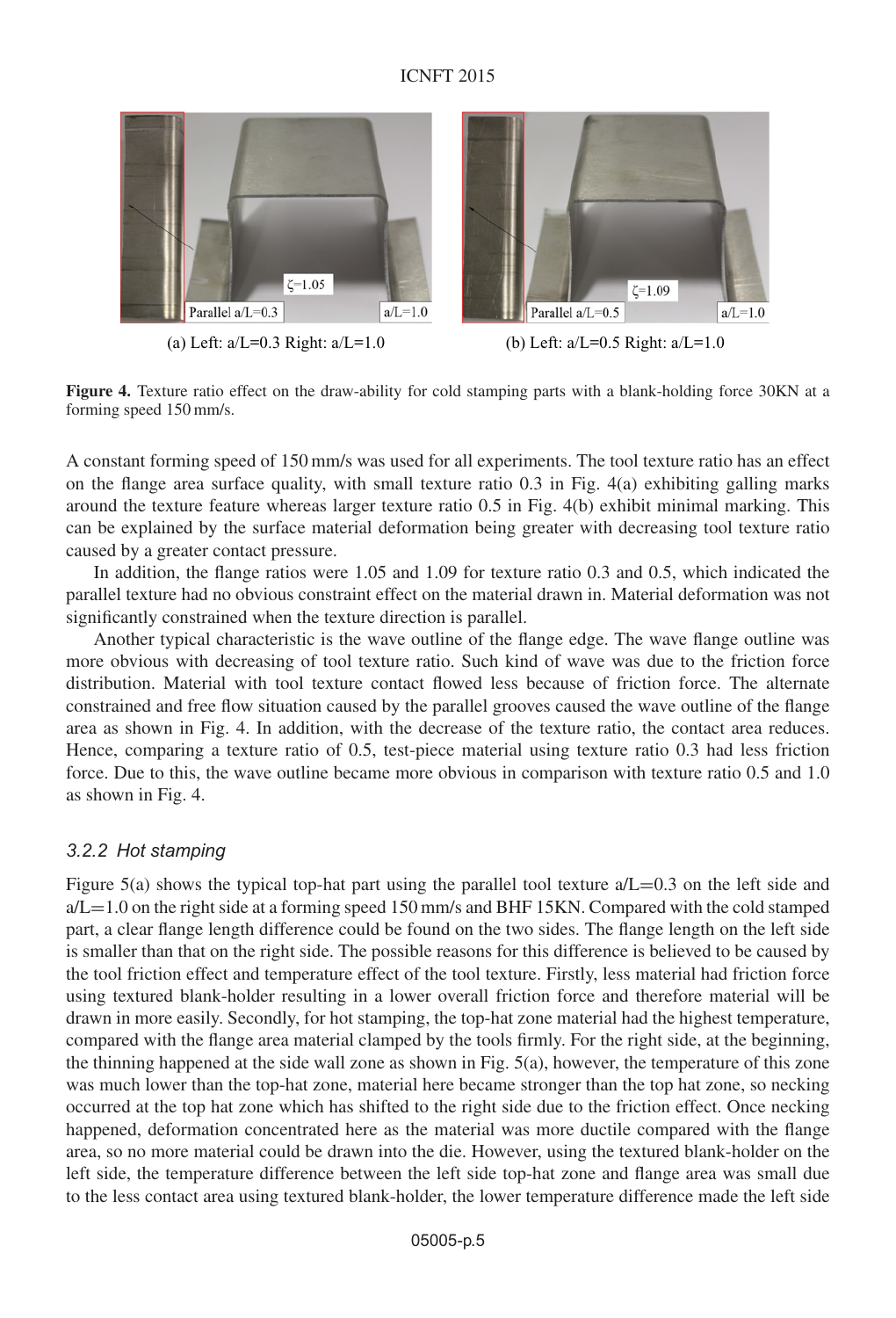

**Figure 5.** Texture ratio effect on draw-ability of the hot stamped parts using various macro-textures.

top-hat zone exhibit no obvious necking zone, deformation was more uniform and more material could be drawn into the die because of no necking occurring at the top-hat zone.

Figure 5(b) shows the flange ratio variations at different blank-holding forces using textured blankholders with a texture ratio 0.3, 0.5 and 1.0 on the left side, while the right side is fixed with a texture ratio 1.0. The forming speed was 150 mm/s. Figure 5(b) shows that, the flange ratio increases with increasing texture ratio on the left side at a particular blank-holding force. This might be due to two reasons: firstly, friction force difference on the two sides were less using a higher texture ratio. Secondly, the temperature difference between the flange area and the top-hat area was less on the two sides using a larger texture ratio. The deformation processes were more similar on the two sides which caused the flange ratio increase, when this ratio equals 1.0 means no difference. In addition, using the same texture ratio on the left side tool, the flange ratio increases with the decreasing of the blank-holding force. Using high blank-holding force could provide a high contact pressure, temperature of the material with tool contact may drop quicker than the low blank-holding force case, the temperature differences could be greater and on the two sides material deformation differed, which might cause the decrease of the flange ratio. Taking texture ratio 0.5 as an example, the flange ratio could be decreased from 0.91 to 0.66, 27.5% for blank-holding forces 5 KN and 15 KN respectively. For texture ratio 1.0, a crack occurred when the blank-holding force was 15 KN at a forming speed 150 mm/s.

### **4. Conclusions**

The macro-texture orientation of the tool surface has an important effect on the material drawing. Perpendicular texture to material flow constraints the flow compared with a parallel tool texture and non-texture. Texture ratio also affects the material draw-ability especially in the hot stamping processes, a smaller texture ratio could decrease the temperature difference between the top-hat zone and flange zone which contributes more uniform material deformation. The flange difference is believed to be mainly caused by the tool friction effect and the temperature effect on the deformation of the two side material.

#### **References**

- <span id="page-5-0"></span>[1] L. Wang, M. Strangewood, D. Balint, J. Lin, T.A. Dean., Mater Sci Eng: A, **528**(6): 2648–2656 (2011)
- <span id="page-5-1"></span>[2] A. Foster, T.A. Dean, J. Lin., Patent No. EP 2,324,137, January 16 (2013)
- <span id="page-5-2"></span>[3] H. Karbasian, A.E. Tekkaya., J Mat Process Tech, **210**(15): 2103–2118 (2010)